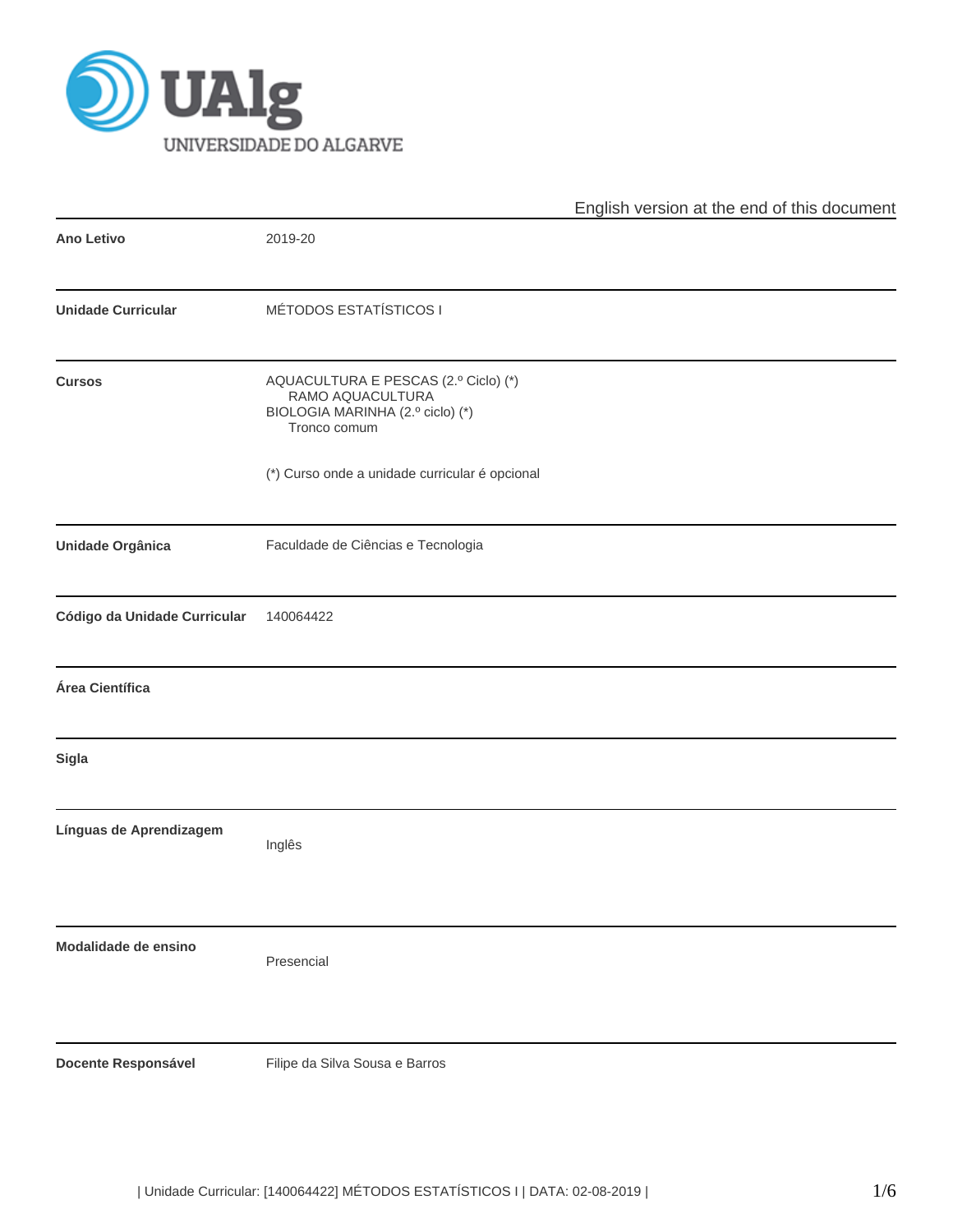

| <b>DOCENTE</b>                 | <b>TIPO DE AULA</b> | <b>TURMAS</b> | TOTAL HORAS DE CONTACTO (*) |  |  |
|--------------------------------|---------------------|---------------|-----------------------------|--|--|
| Filipe da Silva Sousa e Barros | TD.                 | TP1: TP2: TP3 |                             |  |  |

\* Para turmas lecionadas conjuntamente, apenas é contabilizada a carga horária de uma delas.

| l ANO | <b>PERIODO DE FUNCIONAMENTO*</b> | <b>HORAS DE CONTACTO</b> | <b>HORAS TOTAIS DE TRABALHO</b> | <b>ECTS</b> |
|-------|----------------------------------|--------------------------|---------------------------------|-------------|
|       |                                  | 22.5TP                   | 84                              |             |

\* A-Anual;S-Semestral;Q-Quadrimestral;T-Trimestral

## **Precedências**

Sem precedências

## **Conhecimentos Prévios recomendados**

Conceitos Básicos de Estatística. Distribuições de probabilidade. Distribuições de amostragem. Inferência Estatística.

#### **Objetivos de aprendizagem (conhecimentos, aptidões e competências)**

Pretende-se que os alunos adquiram conhecimentos na utilização e aplicação computacional do R para análise estatística de dados.

Os alunos deverão ser capazes de calcular probabilidades das principais distribuições discretas e contínuas utilizando os comandos do R.

Conhecer os comandos do R para realizar de testes de hipóteses, intervalos de confiança, testes não paramétricos.

Serem capazes de decidir pela utilização de testes paramétricos ou não paramétricos com base na análise do conjunto de dados em estudo utilizando o R.

Saberem utilizar os comandos do R para ajustarem modelos de regressão linear.

Os alunos deverão também saber interpretar os resultados obtidos ao utilizarem o software R.

#### **Conteúdos programáticos**

Introdução ao R: O ambiente R, manipulação de dados. Análise gráfica e análise exploratória utilizando o R. Distribuições de probabilidade.

Distribuições amostrais Inferência estatística Testes não paramétricos Regressão linear simples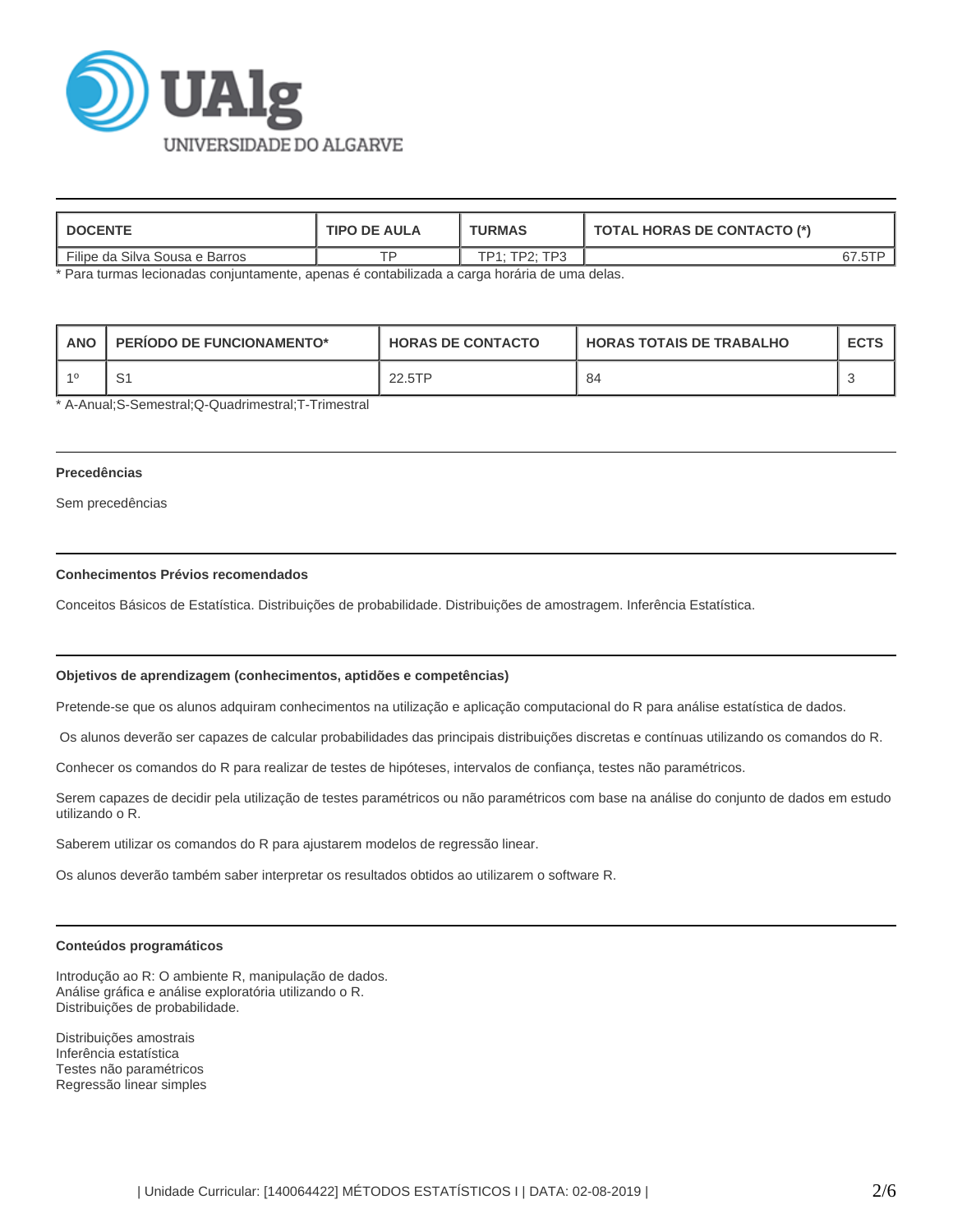

#### **Demonstração da coerência dos conteúdos programáticos com os objetivos de aprendizagem da unidade curricular**

 O facto de saberem utilizar as funções do R e interpretar os "outputs" obtidos permite aos alunos decidir que métodos de inferência devem usar em cada situação.

Os alunos começam por aprender a verificar a normalidade de um conjunto de dados o que os permite decidir se utilizam testes paramétricos ou não paramétricos. Nos testes paramétricos aprendem os comandos em R para as várias situações (uma amostra, duas amostras independentes e duas amostras emparelhadas) quer para o valor médio, quer para a variância e para a proporção.

Aprendem a utilizar os testes não paramétricos em R como alternativa aos testes paramétricos, assim como as funcionalidades do R.

Os conhecimentos adquiridos permite melhor interpretação dos resultados nos modelos de regressão linear simples

#### **Metodologias de ensino (avaliação incluída)**

Aulas Teórico-práticas: A apresentação da matéria é feita com o apoio dos recursos audiovisuais. Os conceitos teóricos são acompanhados com exemplos ilustrativos. A matéria é consolidada com a resolução de problemas utilizando o software R. Como material de apoio os alunos dispõem na tutoria eletrónica dos diapositivos, dos cadernos de exercícios, dos comandos em R para a resolução dos exercícios propostos e de toda a informação relevante para a unidade curricular.

Avaliação: teste final ou exame.Fica dispensado do exame o aluno que tiver 9, 5 valores ou mais na avaliação por teste. Fica aprovado quem tiver nota final igual ou superior a 9,5 valores.

#### **Demonstração da coerência das metodologias de ensino com os objetivos de aprendizagem da unidade curricular**

O estudante vai ser estimulado a exercitar o pensamento estatístico por via de uma abordagem orientada para a análise de dados concretos da sua área científico- tecnológica. Para o efeito, será feito um grande esforço no sentido de que os exercícios de aplicação prática tenham por base exemplos com dados reais.

A resolução de problemas permitirá consolidar o conhecimento dos principais comandos do R para as diversas matérias em estudo

#### **Bibliografia principal**

W. N. Venables, D. M. Smith and the R Core Team. An Introduction to R. Notes on R: A Programming Environment for Data Analysis and Graphics. (Available on http://cran.r-project.org/ )

Rosner, B. (2006). Fundamentals of Biostatistics. 6 ed. Duxbury.

Montgomery, Douglas. C e Runger, George C. Applied Statistics and Probability for Engineers, 5th edition, John Wiley & Sons, 2010.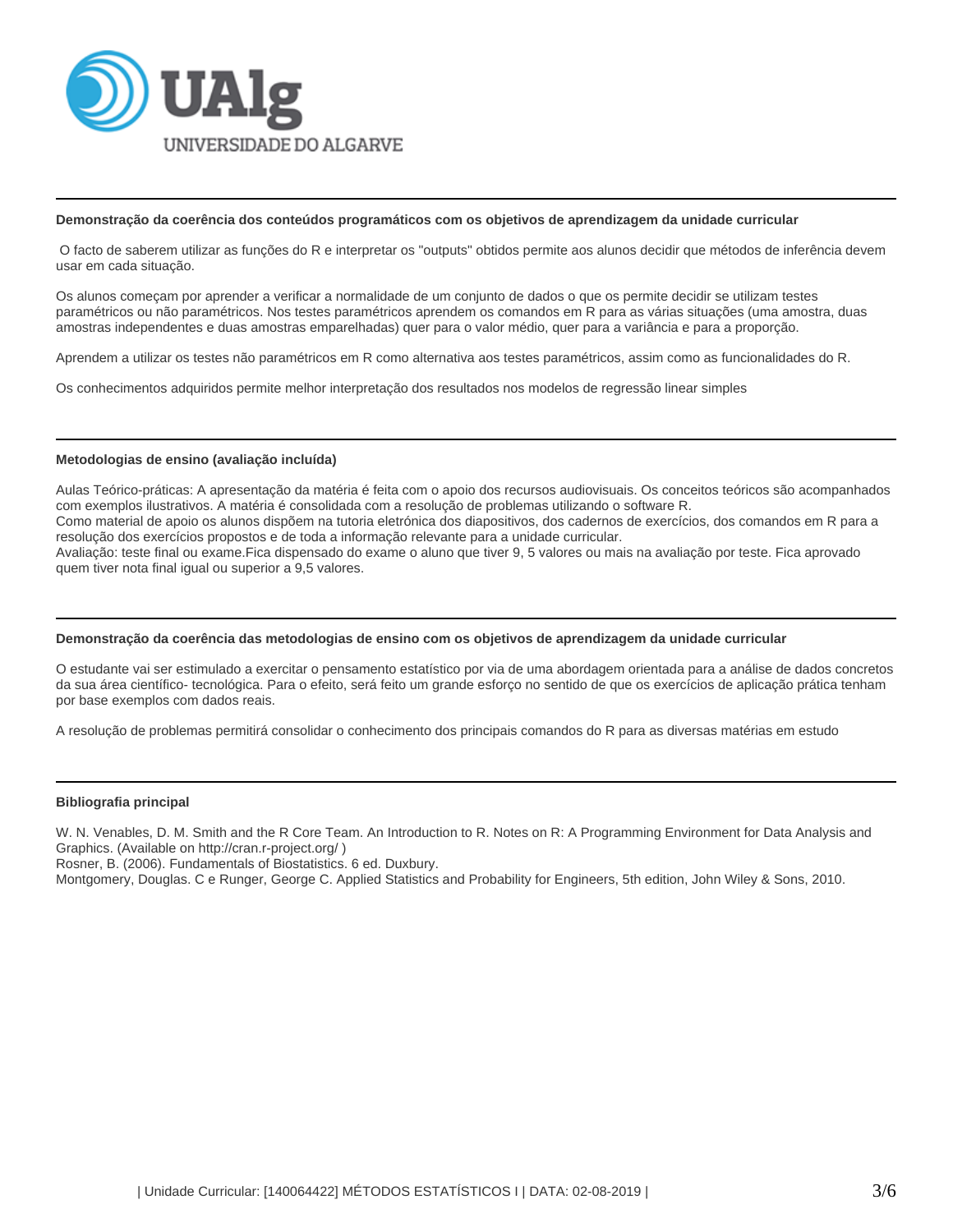

| <b>Academic Year</b>                                          | 2019-20                                                                                 |  |  |  |
|---------------------------------------------------------------|-----------------------------------------------------------------------------------------|--|--|--|
| <b>Course unit</b>                                            | STATISTICAL METHODS I                                                                   |  |  |  |
| <b>Courses</b>                                                | AQUACULTURE AND FISHERIES (*)<br>RAMO AQUACULTURA<br>MARINE BIOLOGY (*)<br>Tronco comum |  |  |  |
|                                                               | (*) Optional course unit for this course                                                |  |  |  |
| <b>Faculty / School</b><br>FACULTY OF SCIENCES AND TECHNOLOGY |                                                                                         |  |  |  |
| <b>Main Scientific Area</b>                                   |                                                                                         |  |  |  |
| Acronym                                                       |                                                                                         |  |  |  |
| Language of instruction                                       | English                                                                                 |  |  |  |
| <b>Teaching/Learning modality</b>                             | Presential                                                                              |  |  |  |
| <b>Coordinating teacher</b>                                   | Filipe da Silva Sousa e Barros                                                          |  |  |  |

| <b>Teaching staff</b>          | Type      | <b>Classes</b>                     | Hours (* |
|--------------------------------|-----------|------------------------------------|----------|
| Filipe da Silva Sousa e Barros | <b>TD</b> | $\cdot$ TD $\sim$<br>TD4.5<br>- רם | $-1$     |

\* For classes taught jointly, it is only accounted the workload of one.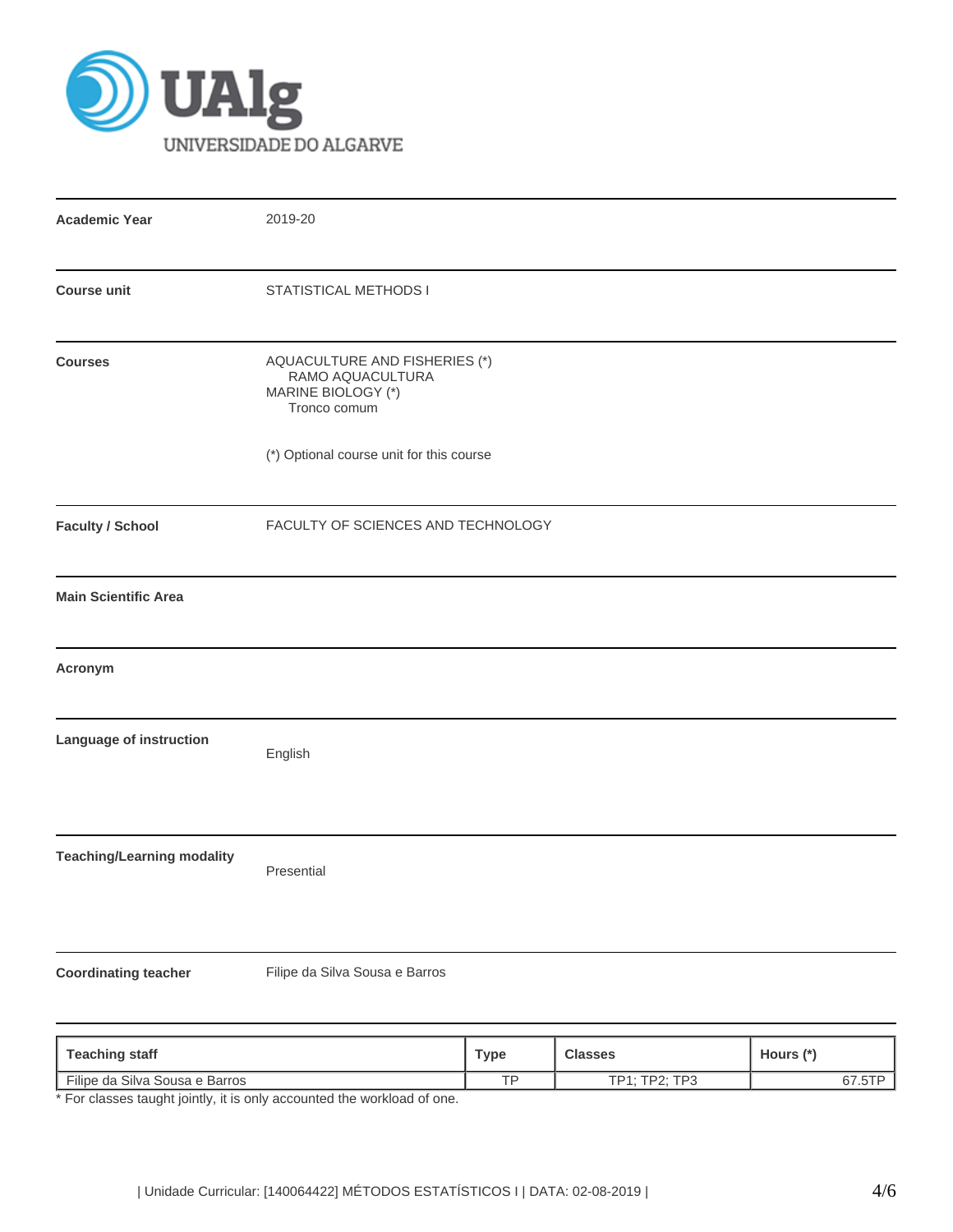

#### **Contact hours**

|                                                                                                                                                            |  |  |  |  |  |  |    | ™otal |
|------------------------------------------------------------------------------------------------------------------------------------------------------------|--|--|--|--|--|--|----|-------|
| C                                                                                                                                                          |  |  |  |  |  |  | IЮ | 184   |
| - Practical and laboratorial: TC - Field Work: S - Seminar: E - Training: OT - Tutorial: O - Other<br>- Theoretical: TP - Theoretical and practical : PL - |  |  |  |  |  |  |    |       |

## **Pre-requisites**

no pre-requisites

# **Prior knowledge and skills**

Basic Concepts of Statistics. Probability distributions. Sampling distributions. Statistical inference.

# **The students intended learning outcomes (knowledge, skills and competences)**

It is intended that students acquire knowledge in the use and computational application of R for statistical analysis of data.

Students should be able to calculate probabilities of the main discrete and continuous distributions using the R. commands.

Know the R commands to perform hypothesis tests, confidence intervals, nonparametric tests.

Be able to decide on the use of parametric or non-parametric tests based on the analysis of the data set under study using R.

They know how to use the R commands to fit linear regression models.

Students should also be able to interpret the results obtained using the software R.

# **Syllabus**

Introduction to R: The R environment, data manipulation. Graphical analysis and exploratory analysis using R. Probability distributions.

Sample distribuitions. Statistical inference Non-parametric tests Simple linear regression